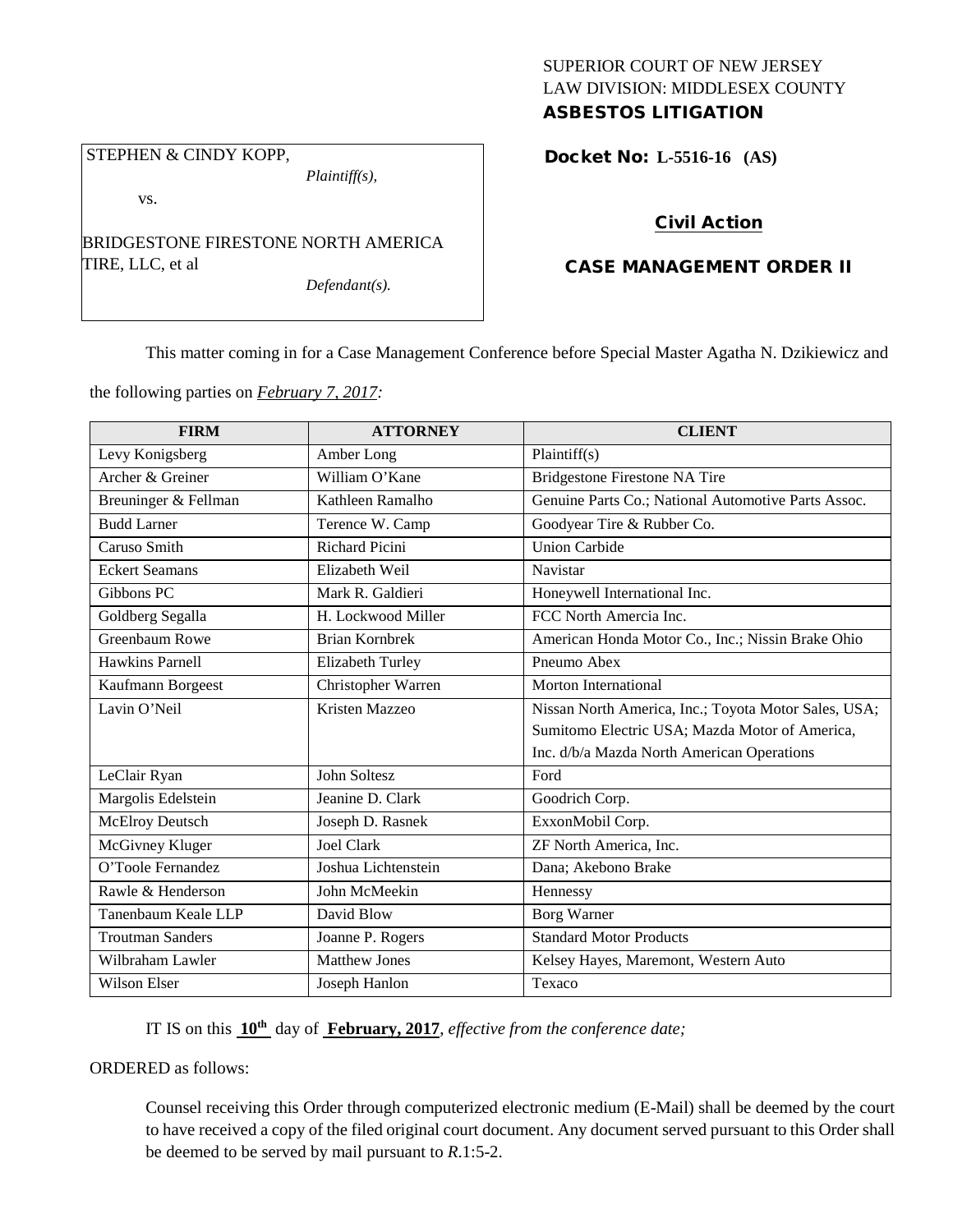## **DISCOVERY**

| March 7, 2017     | A limited deposition of the plaintiff shall be conducted by this date. It shall be limited to a<br>direct exam as to product identification by counsel representing defendants impleaded into<br>this matter after the plaintiff's deposition was originally taken. In the event additional product<br>identification testimony is elicited, other counsel may cross-examine plaintiff. In addition, any<br>counsel may inquire as to plaintiff's health status. |
|-------------------|------------------------------------------------------------------------------------------------------------------------------------------------------------------------------------------------------------------------------------------------------------------------------------------------------------------------------------------------------------------------------------------------------------------------------------------------------------------|
| February 28, 2017 | Defendants shall serve answers to standard interrogatories by this date.                                                                                                                                                                                                                                                                                                                                                                                         |
| March 7, 2017     | Plaintiff shall propound supplemental interrogatories and document requests by this date.                                                                                                                                                                                                                                                                                                                                                                        |
| April 7, 2017     | Defendants shall serve answers to supplemental interrogatories and document requests by this<br>date.                                                                                                                                                                                                                                                                                                                                                            |
| March 7, 2017     | Defendants shall propound supplemental interrogatories and document requests by this date.                                                                                                                                                                                                                                                                                                                                                                       |
| April 7, 2017     | Plaintiff shall serve answers to supplemental interrogatories and document requests by this<br>date.                                                                                                                                                                                                                                                                                                                                                             |
| May 5, 2017       | Fact discovery, including depositions, shall be completed by this date. Plaintiff's counsel shall<br>contact the Special Master within one week of this deadline if all fact discovery is not<br>completed.                                                                                                                                                                                                                                                      |
| May 5, 2017       | Depositions of corporate representatives shall be completed by this date.                                                                                                                                                                                                                                                                                                                                                                                        |

### **EARLY SETTLEMENT**

May 26, 2017 Settlement demands shall be served on all counsel and the Special Master by this date.

### **SUMMARY JUDGMENT MOTION PRACTICE**

| May 26, 2017 | Plaintiff's counsel shall advise, in writing, of intent not to oppose motions by this date. |
|--------------|---------------------------------------------------------------------------------------------|
| June 9, 2017 | Summary judgment motions shall be filed no later than this date.                            |
| July 7, 2017 | Last return date for summary judgment motions.                                              |

### **MEDICAL DEFENSE**

- May 31, 2017 Plaintiff shall serve medical expert reports by this date.
- May 31, 2017 Upon request by defense counsel, plaintiff is to arrange for the transfer of pathology specimens and x-rays, if any, by this date.
- August 4, 2017 Defendants shall identify its medical experts and serve medical reports, if any, by this date. In addition, defendants shall notify plaintiff's counsel (as well as all counsel of record) of a joinder in an expert medical defense by this date.

\_\_\_\_\_\_\_\_\_\_\_\_\_\_\_\_\_\_\_\_\_\_\_\_\_\_\_\_\_\_\_\_\_\_\_\_\_\_\_\_\_\_\_\_\_\_\_\_\_\_\_\_\_\_\_\_\_\_\_\_\_\_\_\_\_\_\_\_\_\_\_\_\_\_\_\_\_\_\_\_\_\_\_\_\_\_\_\_\_\_\_\_\_\_\_\_\_\_\_\_\_\_\_\_\_\_\_\_\_\_